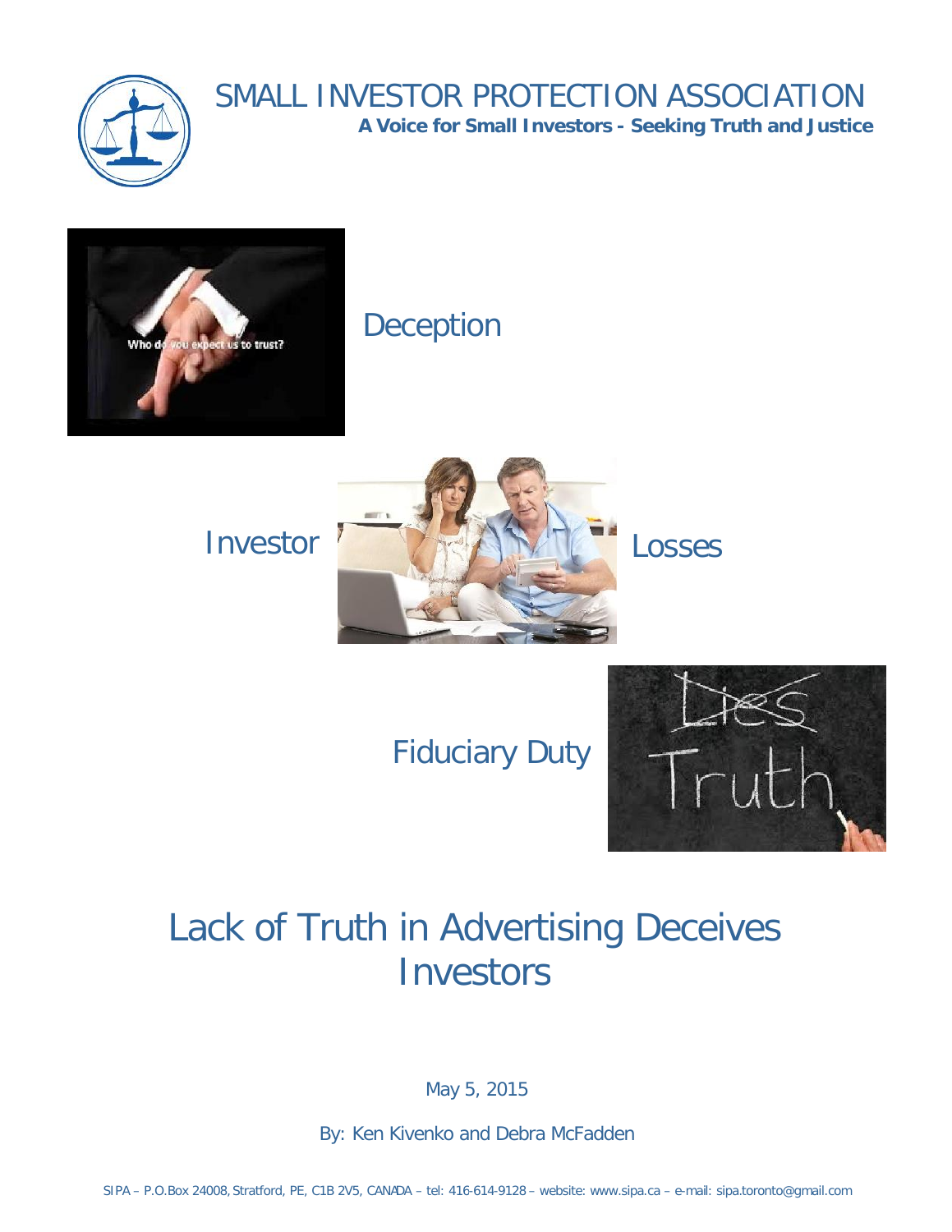

SIPA

SMALL INVESTOR PROTECTION ASSOCIATION

The investment industry has created an illusion that Financial Advisors have a fiduciary duty by using misleading advertising and titles to deceive investors and gain trust. The results of this deception are best illustrated by the words of an investor who became a victim.

"As a result of the activities of this broker, I not only lost my entire life savings, I lost the savings of my company and I found myself in debt to the tune \$1.8 million. I can tell you there was the day when I stood on the deck of my boat with a 50 pound weight tied around my waist because I had to put an end to it all and it is only because of the intervention of my wife, a very timely intervention, and the subsequent support of my two children that I am here before you today."

The Small Investor Protection Association was founded in 1998 with a mission to raise investor awareness and provide guidance to investors with a dispute. In 2004 SIPA published a report "the Small Investors' Perspective of Investor Protection in Canada". The report was based in part upon interviews with several hundred small investors and was delivered to regulatory and Government leaders across Canada. The report stated:

 "The leaders of our Government and the investment industry have a social and moral responsibility to ensure that this essential industry is operated in a moral and ethical fashion, as well as a legal fashion. Industry leaders should not allow participants to flaunt the rules and regulations and then rely upon legal tactics to vigorously defend situations that are morally and ethically indefensible."

Investors place their trust and their savings in the hands of sales persons because they believe they are advisers with a fiduciary duty. As a result, commission driven sales people are selling products paying the highest commissions and using leverage strategies for investors that are neither warranted nor appropriate. This leads to excessive investor losses.

Although there are studies, reports, roundtables and discussion, there is little forward movement on the issue of fiduciary duty. The SIPA Advisory Committee led by the Chair of our Advisory Committee, Ken Kivenko, has produced a report, following that published by the Public Investors Arbitration Bar Association (PIABA) for the United States. It shows that the same factors prevail in Canada. The industry and its SROs are deceiving the Canadian public with advertising and misleading titles that lead Canadians into believing they are dealing with a Financial Adviser who will look after their best interests.

Government must act to protect Financial Consumers across Canada and ensure that those who are entrusted to safeguard Canadians life savings and pension funds are held strictly accountable to a fiduciary standard.

Yours truly,

Stan I. Buell Founder & President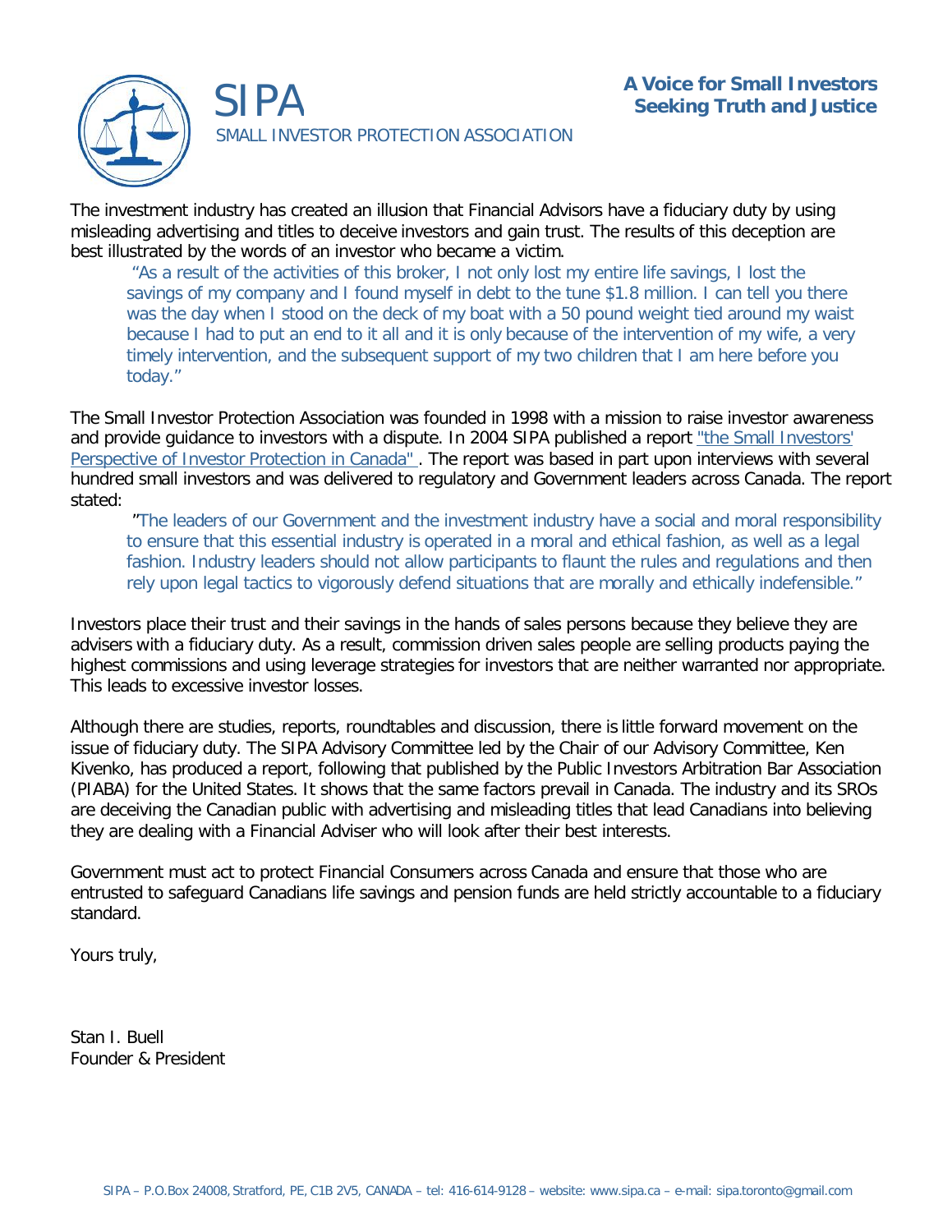# Lack of Truth in Advertising Deceives Investors

### **Introduction**

For over 15 years SIPA has been witness to the devastation of Canadians' life savings and their future financial security due to the failure of the regulatory system to effectively protect investors from industry wrongdoing. Hundreds of small investors have been interviewed and their stories are positive proof that the regulated financial service industry is causing hardship beyond imagination.

In recent years there is evidence that more people are becoming aware of the wealth transfer from ordinary citizens saving for their retirement to the financial services industry. It is widespread and it is flagrant. The industry vigorously opposes any initiatives that could improve the situation for savers and investors.

In his address to the AARP President Barack Obama forcefully addressed the need for those who provided services for retirement savings must have a fiduciary responsibility.

The Public Investors Arbitration Bar Association (PIABA) is an international, not-for-profit, voluntary bar association of lawyers who represent investors in securities and commodities arbitration proceedings and securities litigation.

It was with great interest that the Small Investor Protection Association (SIPA) read the March 25<sup>th,</sup> 2015 PIABA Report released in the U.S. by Joseph C. Peiffer and Christine Lazaro titled "Major Investor Losses Due to Conflicted Advice: Brokerage Industry Advertising Creates the Illusion of a Fiduciary Duty" The report highlights how America's leading brokerage firms claim in advertisements to put the interests of investors ahead of their own, but then all deny any such duty, when it comes to arbitration cases filed by investors.

The PIABA report noted that brokerage firms "advertise that they are a fiduciary such as a doctor or lawyer. But, when a dispute arises with investors, they argue they have the duties of a used car salesman." Their Report also stated that "In the five years since the passage of the Dodd Frank Act, inaction by the Securities and Exchange Commission (SEC) on a fiduciary standard had cost American investors nearly \$80 billion, based on estimated losses of \$17 billion per year." http://piaba.org/system/files/pdfs/PIABA%20Conflicted%20Advice%20Report\_0.pdf

The question that arises is, "Could the same be said for Canada?"

# The Canadian Situation

Canadians believe that our investment industry is well regulated and that those who breach the law can and will be held accountable.

To put things in perspective, a little history is necessary. When the Small Investor Protection Association (SIPA) was founded as an informal community organization in 1998 with five members, it was to help make residents in the community more aware of some of the issues they faced as investors. However, public meetings attracted an increasing number of people and as membership swelled it also became apparent that there was an issue that was national in scope. So SIPA was incorporated as a national non-profit organization with a mission to help the small investor.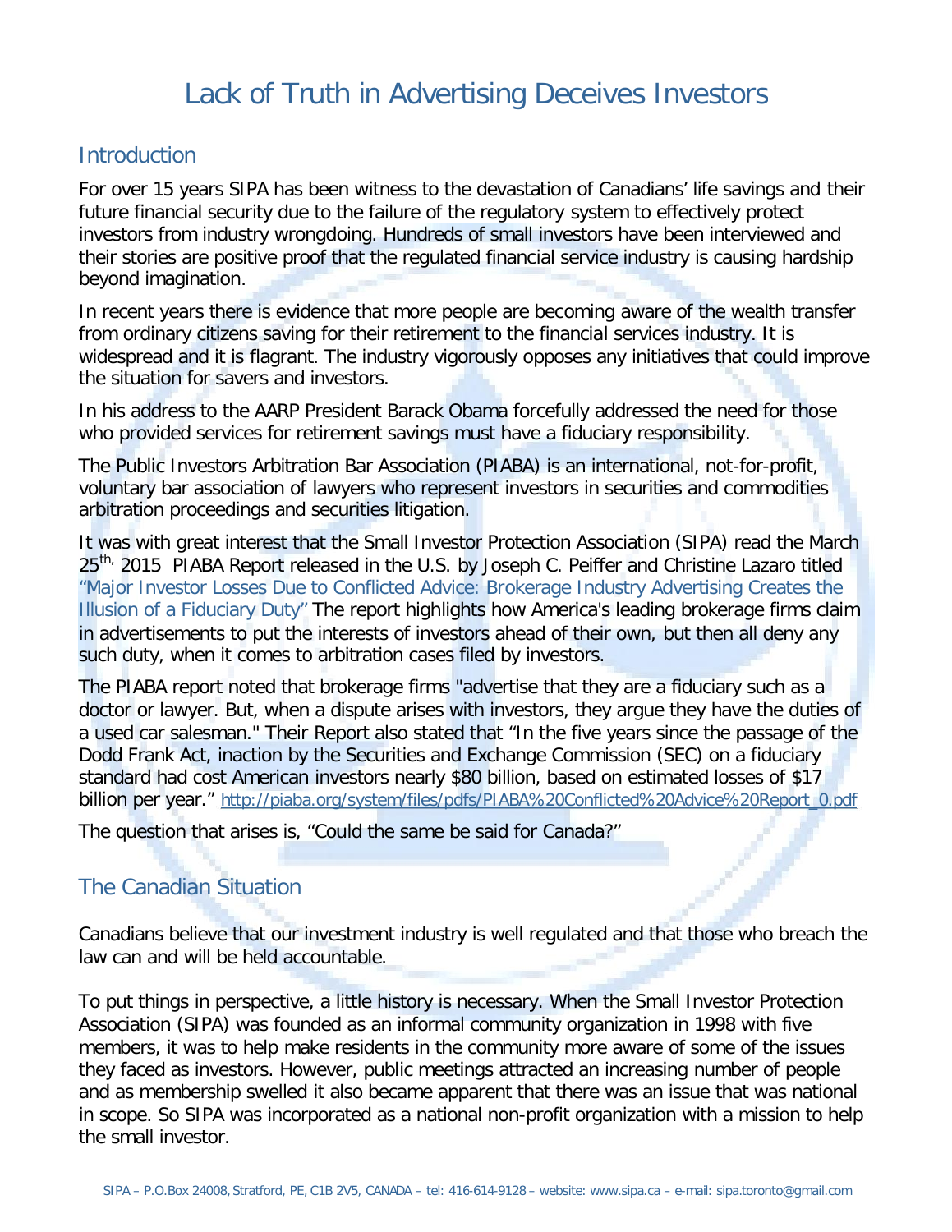Early on it became obvious that investors were not always getting the truth, but often were being deceived. Advertising and marketing extolled the virtues of saving and investing for retirement. The regulators assured the public and the Government that the industry was well regulated. They also declared that there were compliance officers in each firm to ensure the firms followed rules and regulations and there were mechanisms to deal with any complaints. There were managers and ombudsmen in the firms, and in case the firms could not satisfy the complaint there was also the self regulators arbitration process and the Ombudsman for Banking Services and Investments (OBSI). If all else failed there were civil courts as a final solution.

Why then were so many investors losing their savings due to wrongdoing and yet the public only heard of a few cases?

The same year that SIPA was formed, well known and now retired, securities lawyer Glorianne Stromberg released her scathing report called "Investment Funds in Canada and Consumer Protection". http://www.sipa.ca/library/SIPAdocs/Stromber\_InvFundsCan7pg\_Oct1998.pdf

Many suggestions were made at that time but not put into action. Some time later in 2004, The Federal Wise Persons Committee Report and resulting Fair Dealing Model were written with many excellent suggestions to improve investor protection. Unfortunately, Theresa Tedesco of the Financial Post got it right, when she accurately coined it Dead Before the Ink Dried . (http://investorvoice.ca/PI/512.htm) Also in 2004, SIPA prepared a five year report entitled "The Small Investors' Perspective of Investor Protection in Canada." This report was delivered to 25 of the top regulators and government officials across Canada. Its purpose was to raise awareness and ensure that leaders were fully aware of how the regulatory regime was failing to protect financial consumer/investors. Yet more than a decade later, Canadian small investors are still losing billions of dollars every year due to widespread industry wrongdoing. Why is this happening?

In any given year, the Investment Industry Regulatory Organization of Canada (IIROC) receives over 1,000 complaints about possible violations of IIROC Marketplace and Dealer Rules. This list describes some of the most common infractions.

Manipulation, Conflict of Interest, Unauthorized or discretionary trading, Inappropriate personal financial dealings and outside business activities, Unsuitable Investments, Wash Trading, Frontrunning & Client Priority violation, Falsification / Forgery of Documentation,

Misrepresentation, Theft, fraud, Inadequate Supervision, Failure to Deliver Best Execution, Churning or Excessive Trading.

Source: http://www.iiroc.ca/industry/enforcement/Pages/Guide-to-Common-Infractions.aspx

Similarly the Mutual Fund Dealer Association (MFDA) also receives complaints about Registered Respondents and dealers as reported on their website: Source: http://www.mfda.ca/enforcement/enfStats.html

MFDA Cases Opened by Type (January 1, 2014 to December 31, 2014)

| <b>Type</b>                       | $cases^*$ | Number of Percentage<br>of total |
|-----------------------------------|-----------|----------------------------------|
| Falsification / Misrepresentation | 57        | 13.6%                            |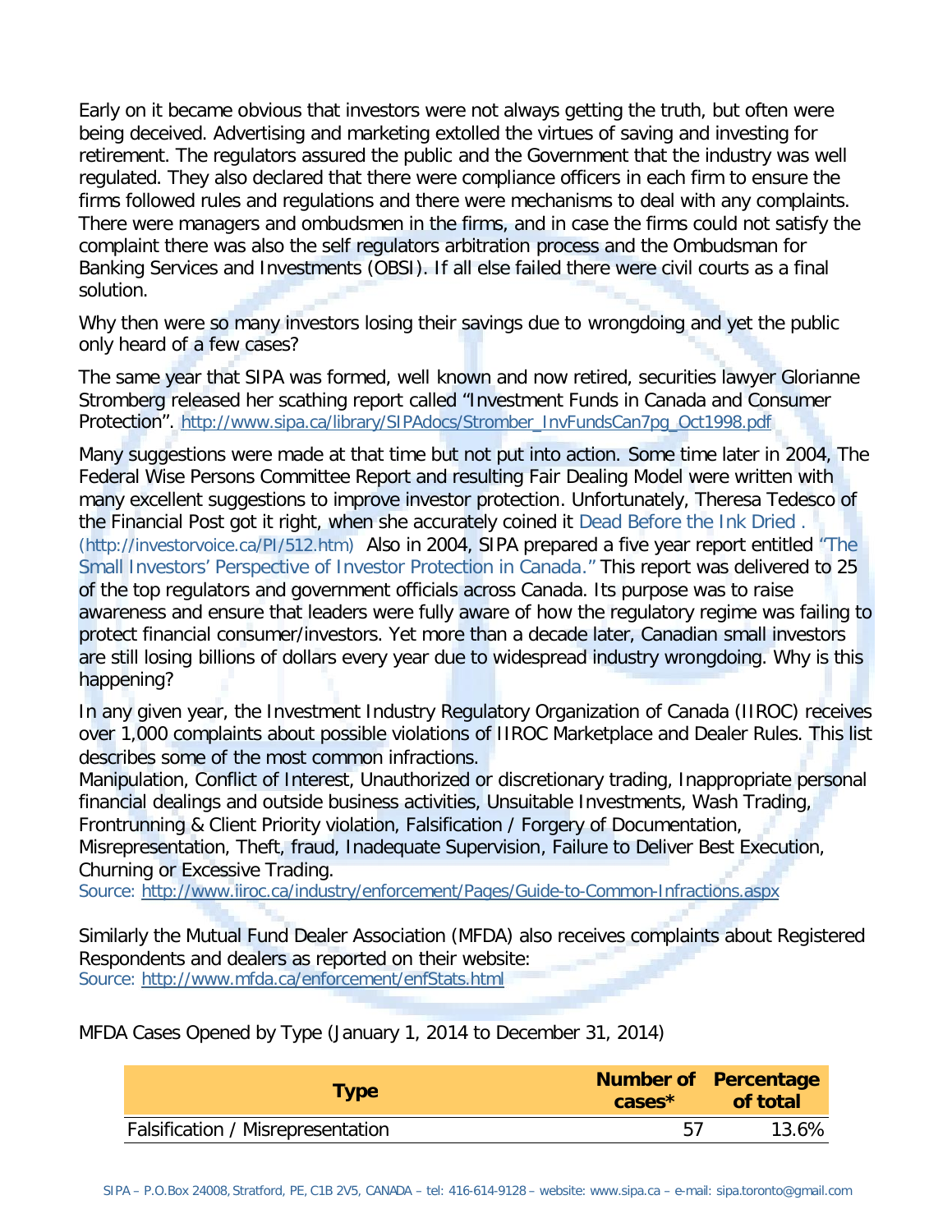| Type                                                           | cases <sup>*</sup> | Number of Percentage<br>of total |
|----------------------------------------------------------------|--------------------|----------------------------------|
| <b>Blank Signed Forms</b>                                      | 45                 | 10.8%                            |
| Suitability - Investments                                      | 40                 | 9.6%                             |
| Suitability - Leveraging                                       | 34                 | 8.1%                             |
| <b>Complaint Procedure</b>                                     | 29                 | 6.9%                             |
| <b>Commissions and Fees</b>                                    | 24                 | 5.7%                             |
| Policy & Procedures                                            | 23                 | 5.5%                             |
| Unauthorized/Discretionary Trading                             | 21                 | 5.0%                             |
| <b>Personal Financial Dealings</b>                             | 18                 | 4.3%                             |
| <b>Business Standards</b>                                      | 17                 | 4.1%                             |
| Outside Business Activities / Dual Occupation                  | 16                 | 3.8%                             |
| Forgery / Fraud / Theft / Misappropriation /<br>Misapplication | 13                 | 3.1%                             |
| Confidentiality/Privacy                                        | 13                 | 3.1%                             |
| <b>Transfer of Accounts</b>                                    | 12                 | 2.9%                             |
| <b>Sales Communication</b>                                     | 7                  | 1.7%                             |
| <b>Stealth Advising</b>                                        | 6                  | 1.4%                             |
| Books/Records/Client Reporting                                 | 6                  | 1.4%                             |
| <b>Acting Outside Registration Status</b>                      | 4                  | 1.0%                             |
| <b>Conflict of Interest</b>                                    | $\overline{4}$     | 1.0%                             |
| <b>Referral Arrangements</b>                                   | 4                  | 1.0%                             |
| <b>Excessive Trading/Churning</b>                              | 4                  | 1.0%                             |
| <b>Conduct Unbecoming</b>                                      | 4                  | 1.0%                             |
| <b>Provincial Securities Legislation</b>                       | 3                  | 0.7%                             |
| <b>Reporting Violations</b>                                    | 3                  | 0.7%                             |
| <b>KYC Documentation Deficiency</b>                            | 3                  | 0.7%                             |
| Supervision                                                    | $\overline{2}$     | 0.5%                             |
| Handling of Funds                                              | $\overline{2}$     | 0.5%                             |
| <b>Failure to Cooperate</b>                                    | $\overline{2}$     | 0.5%                             |
| <b>Financial Requirements</b>                                  | 1                  | 0.2%                             |
| Disclosure                                                     | 1                  | 0.2%                             |

The most common way people find an advisor in Canada is to have one assigned to them by a bank or financial institution. In a number of studies, investors indicated that they are content to trust this assigned advisor, because they trust their financial institution to do what is best for them.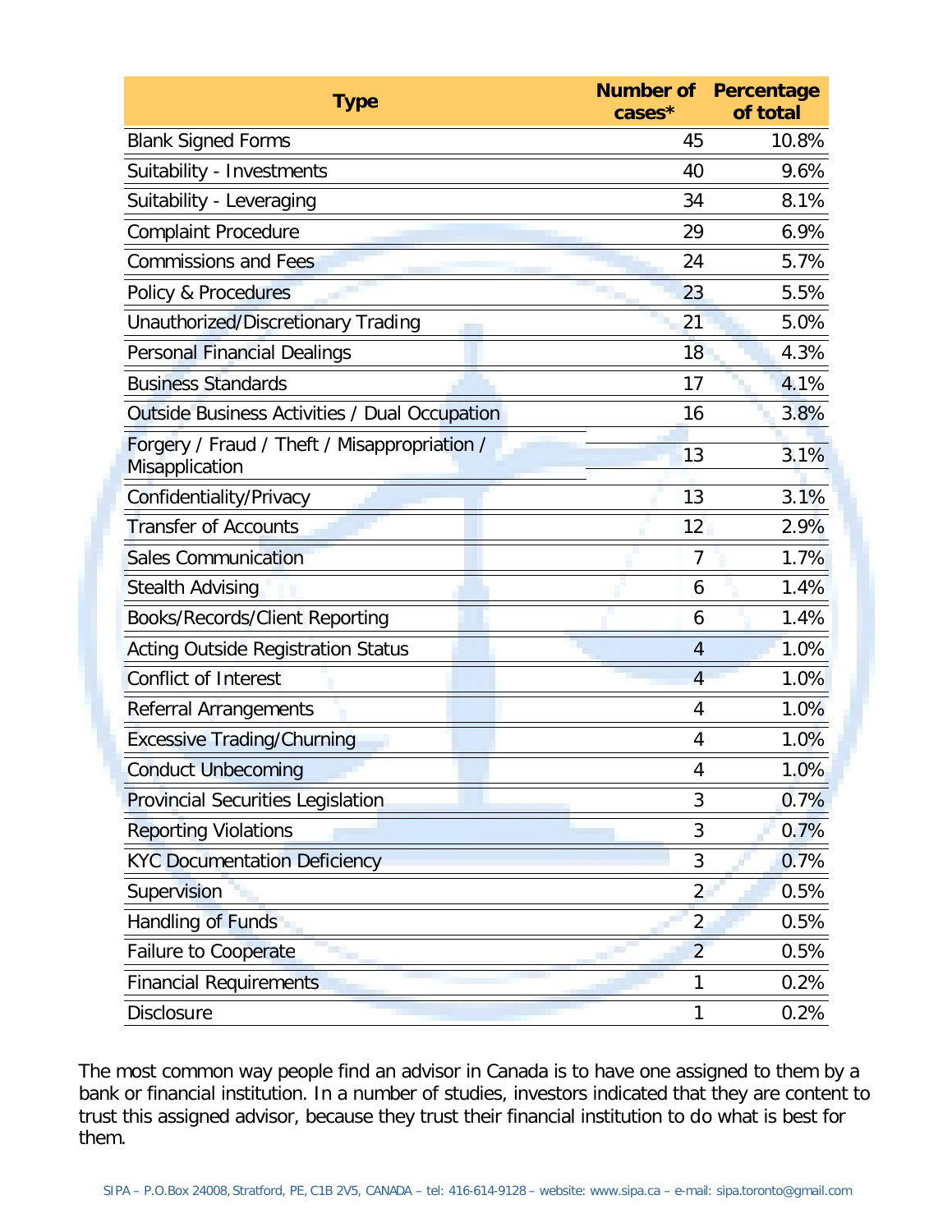One of the most common services that people expect from their advisor is what type of investments they should have, as well as help in developing a financial plan.

Source: http://www.getsmarteraboutmoney.ca/en/research/Ourresearch/Documents/2012%20IEF%20Adviser%20relationships%20and%20investor%20decisionmaking%20study%20FINAL.pdf

Although many institutions claim in advertising that they provide financial planning and holistic advice, few actually provide comprehensive planning with written financial plans.

This fact is best illustrated by Alan Goldhar, Professor of Financial Planning at York University and Manager for the Ontario Public Trustee. The Public Trustee takes over the finances for people that are mentally unable to make financial decisions. They have taken over more than \$500 million in investments for 10,000 clients, most of which had a financial planner, broker or bank advisor. They interview the client and the family and then send in a team to obtain all financial documents.

The shocking fact they discovered is that, of the 10,000 clients they took over, none had a financial plan! Not a single one!

Source; http://www.milliondollarjourney.com/why-don%E2%80%99t-most-financial-planners-planfinances.htm

Seven out of ten investors mistakenly believe their advisor has a legal duty to put the client's best interests ahead of his or her own personal interests. Slightly more 'Strongly Agree' rather than 'Agree'. The belief in legal duty is unrelated to age and is stronger among those with \$100k or more invested. In short, those with the most to lose are most likely to believe there is a legal duty. It is also clear that most people believe the advisor will give the best advice they can, and in turn, they can rely on their advisor to decide which investments are best. For the most part, the reliance on the advisor and their advice peaks among investors with \$100-249k invested.

Source: http://www.getsmarteraboutmoney.ca/en/research/Ourresearch/Documents/2012%20IEF%20Adviser%20relationships%20and%20investor%20decisionmaking%20study%20FINAL.pdf

We need to ask ourselves two questions, "Why do so many investors believe their advisor has a fiduciary to put their interests first? And more importantly, "Why do those who are handling our savings not have a fiduciary responsibility?"

According to this July 2014 Report "Sound Advice – Insights in Canada's Financial Advice Industry – PWC & Advocis" http://www.advocis.ca/sareport.pdf there are close to 100,000 persons employed as financial advisors in Canada.

Investment Counselors are unique among Canada's financial advisory community as the only advisors held to a fiduciary standard as a function of their role as discretionary portfolio managers. With just over 1,100 investment counselors across the country – they represent only about 1% of all financial advisors in Canada.

Source: http://dtpr.lib.athabascau.ca/action/download.php?filename=mba-15/open/punkon-aprjfinal.pdf

If only 1% is actually held to a fiduciary standard then why are so many Canadians misled? Could the industry advertising be encouraging this illusion of a fiduciary duty? Let's look at a few ads.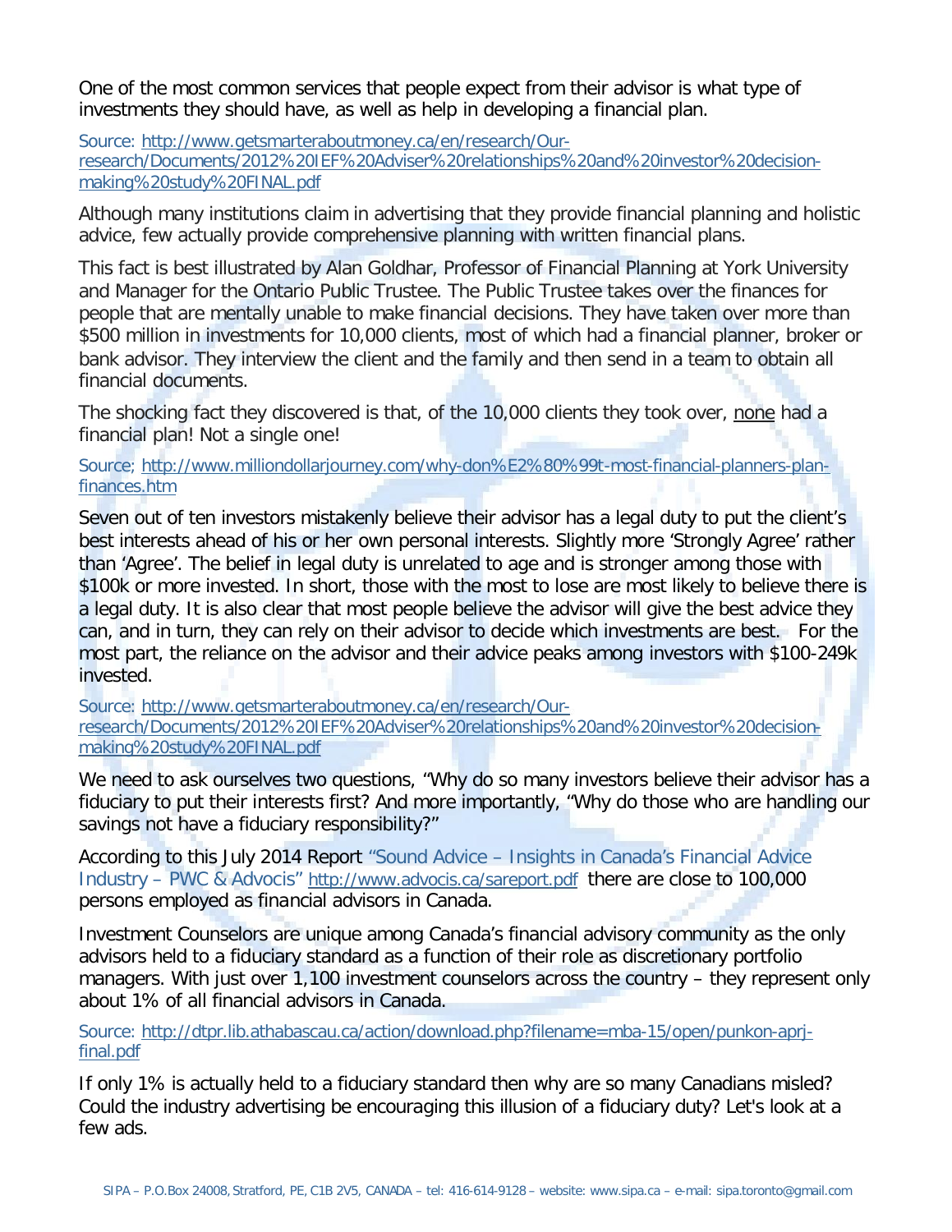#### Misleading Advertising

Industry slogans, taglines, mantras, catchphrases, positioning statements, and rallying cries contribute to deception of the public.

*Securing your Future - FREEDOM 55 - First for you - Friends you can bank on -*

*We Never Forget It's Your Money - The Bank That Cares - We only do what's right for* 

*you. - People you trust. Advice that works. Five Star Service Guaranteed -* 

*Where relationships mean more. - The Bank that begins with "U" -* 

*Personalized Service From People You Trust Banking can be this comfortable -*

*All of Our Customers Trust Their Success To Us - We listen. You prosper. -*

*You're in Good Hands Putting people first. - We'll treat your money like it's your money. -* 

*For what matters. Your money. Your trusted choice. - Life Well Planned - The helpful bank.*

*Your future. Our priority. - Paying a higher rate of attention -*

*Banking can be this comfortable. Invest with confidence. -*

*Reach your retirement goals with our investment options -*

*"The real business of money management is not managing money, it is getting money to manage." - Mark Hurley, Goldman Sachs*

## Specific Examples

Note that in some cases emphasis has been added.

#### **Equity Associates**

"Several Canadians find the task of financial planning daunting and are overwhelmed with all of the variables to consider. **Like contacting a doctor, dentist, or lawyer, the first step in**  Source: http://equityassociates.ca/investment-clients/financial-planning/ **dealing with financial matters is to contact a professional who can help you build a portfolio that will meet your financial and life goals."**

Their advertising to employees states that one of the benefits of working for Equity Associates is their efficient compliance and operations. "Advisors spending too much time satisfying unreasonable compliance demands, or are subjected to an operational system fraught with inefficiencies, are running unproductive businesses. Our job at Equity Associates in compliance is to help bulletproof our Partners business and provide a logical, efficient trading process. Our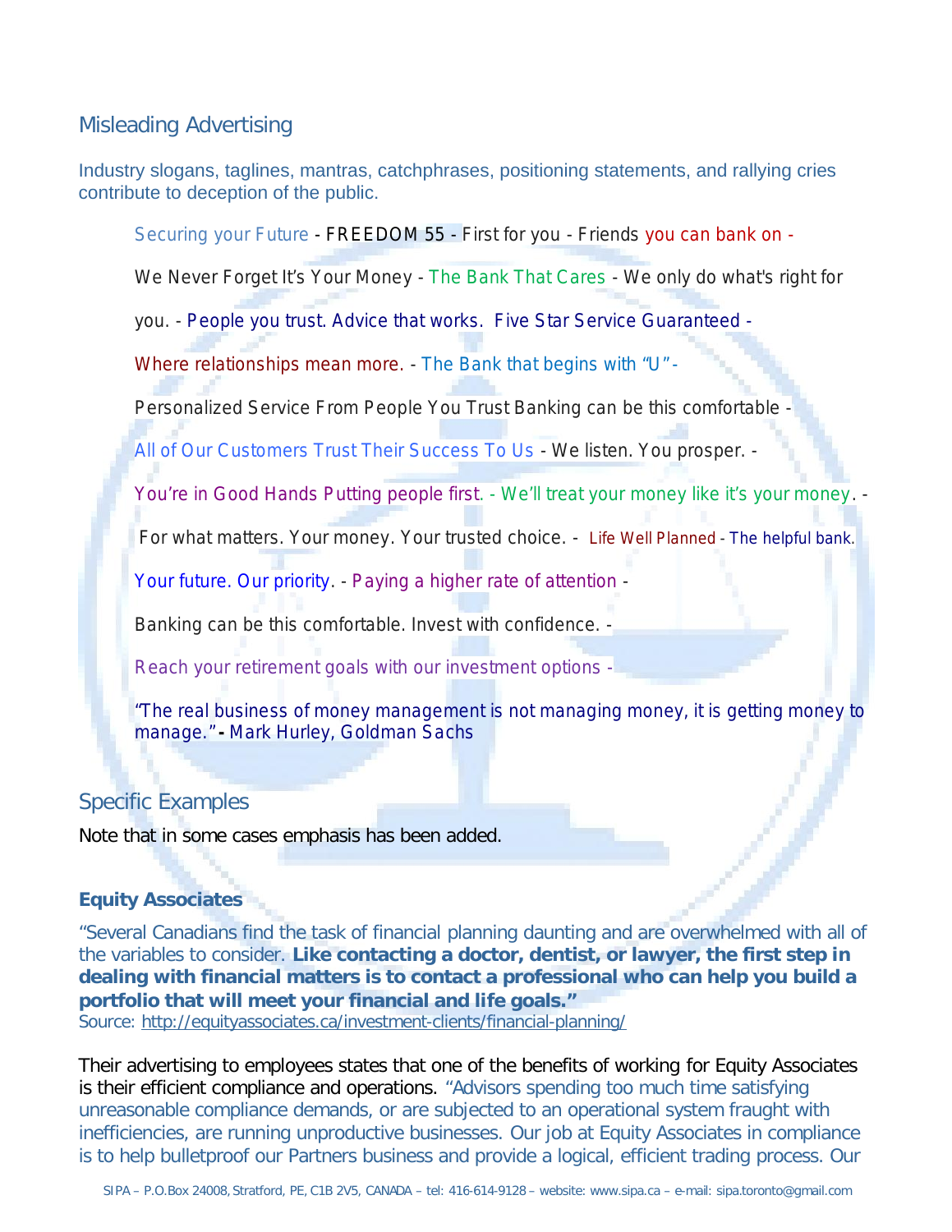systems have been honed over the years to allow our Partners to operate profitable businesses no matter what the size." Source: http://equityassociates.ca/home/5-essentials/

Is it a surprise that on 11/02/2014 the Ombudsman for Banking Services and Investments (OBSI) announced the refusal of Equity Associates Inc. ('Equity Associates') to compensate a retired couple in the amount of \$83,386?

"Equity Associates is a mutual fund dealer based in Markham, Ontario. The complainants, Mr. and Mrs. H, are a retired couple with limited investment knowledge. They had sold their home and wanted their advisor to place the proceeds into low-risk investments while their new home was under construction, which was to be ready within a year.

While the clients were willing to take some risk with their long-term RRSP investments, they were risk adverse regarding the proceeds from the sale of their home. They trusted their advisor at Equity Associates to make appropriate investment decisions after explaining to him that they could not afford to lose the principal amount, which they need to complete the purchase of their new home. The advisor assured them not to worry and guaranteed no losses would occur.

OBSI finds that Equity Associates is responsible for the losses incurred by Mr. and Mrs. H as a result of the unsuitable medium and high-risk investments. Equity Associates allowed the advisor to open new accounts for the couple without collecting Know Your Client (KYC) information, as required by securities rules. As a result, Equity Associates could not assess the suitability of the investments as it was required to do. OBSI also found evidence that strongly suggests Mr. and Mrs. H did not sign the mutual fund purchase documents. It appeared that these documents were altered by photocopying signatures from other sources."

Source: http://www.obsi.ca/en/news-and-publications/refusal-to-compensate/equity-associates

"Recently on February 3rd, 2015 (Toronto, Ontario) – The Mutual Fund Dealers Association of Canada ("MFDA") commenced a disciplinary proceeding in respect of Equity Associates Inc. (the "Respondent") by Notice of Hearing (the "Notice of Hearing") dated December 18, 2014.

Apparently back as early as March 2008, MFDA Staff noted concerns about the nature and extent of the compliance deficiencies identified at Equity Associates. MFDA Compliance Staff referred some of the deficiencies identified to Enforcement Staff for possible disciplinary action." Source: http://www.mfda.ca/enforcement/hearings12/NOH201251.pdf

#### **BMO Nesbitt Burns**

BMO Nesbitt Burns states in its Charter of Client Rights and Responsibilities ".Work with an Investment Advisor (IA) who conducts him or herself with high standards of professionalism and integrity at all times. Client interests always come first. Professionalism and integrity mean that our IAs know you and your unique needs and that they follow regulations designed to protect all of our clients. Moreover, our commitment to putting clients first is demonstrated by our client account management and monitoring technology and by our supervisory system..."

Well, they didn't come first when currency had to be converted in an RRSP. Investors had to sue the firm to get their money back. In 2006, a class action was commenced on behalf of a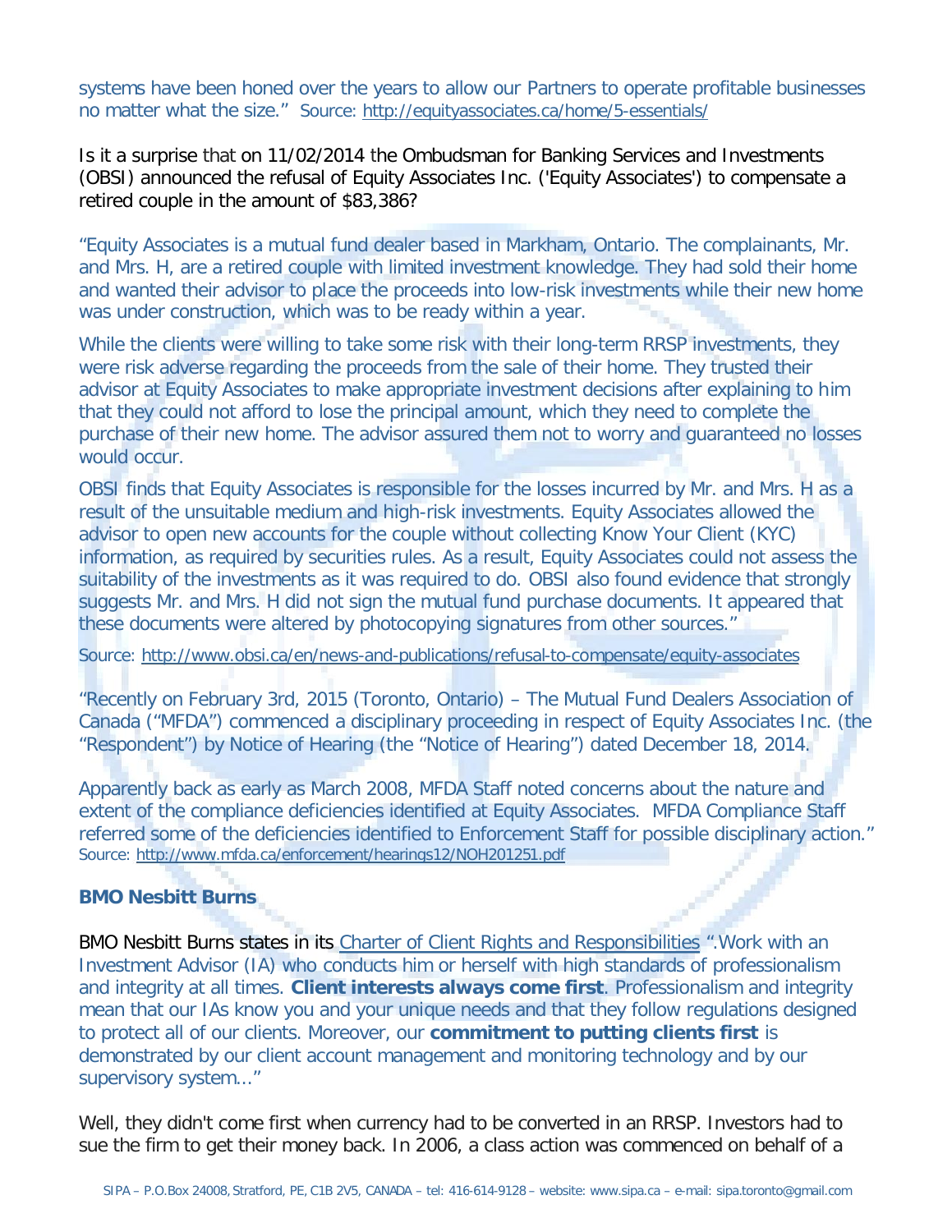proposed class of individuals with registered accounts administered by BMO Nesbitt Burns Inc., BMO Trust Company, BMO Bank of Montreal and BMO InvestorLine Inc. in respect of foreign exchange transactions in RRSP, RRIF and RESP accounts (the "MacDonald Action").The claim alleges, in general, that the defendants are not authorized to carry on the practice of automatically converting foreign currency in registered accounts after June 2001 changes to the Income Tax Act. This action has been certified, and has entered the discovery stage. Counsel is currently preparing for trial.

Source: http://www.paliareroland.com/practice-areas/details/class-actions/bank-of-montreal-rrsp

This is an example where the interests of investors were subordinated to the interests of the bank... the BMO Nesbitt Burns marketing materials show inconsistency in their marketing vs. the reality investors face every day. Source: http://www.canadiancapitalist.com/double-dipping-oncurrency-conversions-in-us-dollar-rrsp-drips/

#### **Armstrong & Quaile**

"RETIREMENT PLANNING YOU CAN TRUST Plan for Tomorrow... Live for Today

If you're just starting out in life, retirement can seem a long way off. As you move through life's stages, you find you need money for a place to live, to pay for children's education, for travel all the opportunities and challenges that confront us.

At Armstrong & Quaile, we understand your concern about planning for tomorrow while living for today.

We have quided over 40,000 clients—newlyweds to retirees, students to professionals, employees to business owners, and employees of businesses large and small. We have helped balance their day-to-day needs with their dreams of the future by **providing the financial planning information they need.**

The objective is to build client wealth through excellent advice and good service. Investment advice that is sensitive to your specific objectives & risk tolerance." Source: http://www.a-q.com/main.php

"Armstrong & Quaile is proud of the Associates that have joined our team. They are cream of the crop among Financial Planners." Source: http://www.a-q.com/associates.php

Here we read something quite different, happening to people, who trusted Armstrong and Quaile. From the OBSI website:

"In 2004, Mr. O, an investment advisor with Armstrong & Quaile Associates Inc., recommended that Mr. and Mrs. H borrow a total of \$200,000 to invest (\$100,000 each). At the time, Mr. and Mrs. H were both retired and in their mid-sixties. They lived on a fixed income comprised of Old Age Security and Canada Pension Plan payments. The Hs were not willing or able to take significant risk with their investments. If the strategy failed they would be forced to withdraw money from their limited retirement savings jeopardizing their financial situation. They also could not afford to make the interest payments on the loan from their limited income. Mr. O acknowledged during our investigation that he did not assess the affordability of the leverage strategy. He said that was the responsibility of the loan provider. We do not agree. It is the responsibility of advisors to ensure their recommendations are suitable for their clients. We recommended that Armstrong & Quaile compensate the Hs for their losses but Armstrong & Quaile has refused to compensate them any amount." Source: http://www.obsi.ca/download/blog/37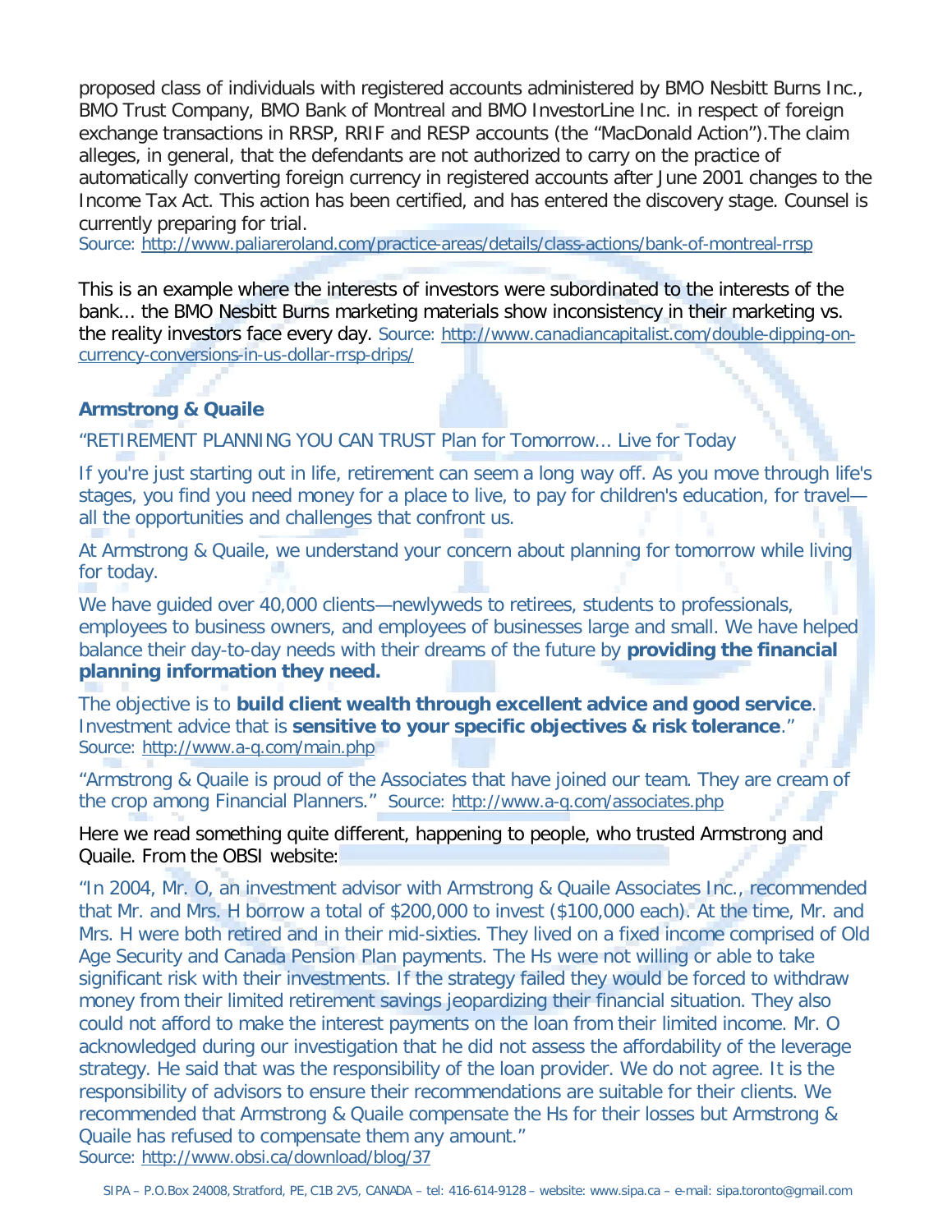#### **Richardson GMP**

"We're proud of the distinction we've earned as Canada's largest, independent, wealth management firm. Richardson GMP will help you succeed. On your terms.

We are Canada's largest independent wealth management firm, entrusted with over \$28 billion in client assets. Our focus: to protect and enhance your wealth. Our difference: an independent partnership structure that ensures accountability to our clients and alignment with their interests.

Our Investment Advisors are some of the sharpest minds in the business, and they are backed by substantial in-house expertise to address the wealth management needs particular to affluent families and entrepreneurs: investment and risk management, tax and estate planning, insurance strategies, tax-efficient investing, philanthropic giving, and succession planning for businesses and family homes.

We are proudly Canadian. Fiercely independent. And **dedicated to earning and rewarding**  ." **your trust as stewards of your wealth**Source: http://www.richardsongmp.com/

The part about being "fiercely independent" is accurate. OBSI announced on April 16<sup>th,</sup> 2014 that Richardson GMP has refused to follow the Ombudsman's recommendation.

"The Ombudsman for Banking Services and Investments (OBSI) announced the refusal of Richardson GMP to compensate several investors in the amounts of \$232,500 and \$66,366. Richardson GMP is a Toronto-based investment dealer with offices across much of the country. In two separate cases investigated by OBSI, the complainants (who are all related) were approaching retirement and had accumulated significant assets that they had invested with Richardson GMP. Their advisor, Mr. S, placed part of their portfolios in investments that were unsuitable given the complainants' investment objectives and risk tolerance.

Richardson GMP is responsible for the financial harm incurred by the complainants as a result of the unsuitable investments recommended by the advisor. It has chosen not to fulfill its responsibilities to them by providing the compensation they are owed based on the facts of the case.

Copies of our investigation summaries in these two cases are available on our website (Complaint #1, Complaint #2). Where a complaint is found to have merit, OBSI makes a recommendation for compensation where it would be fair to do so, taking into account all of the facts and circumstances of the case. A refusal by a participating firm to follow a recommendation means that OBSI must publicize that refusal and the details of the complaint under Section 27 of our Terms of Reference."

Source: http://www.obsi.ca/en/news-and-publications/refusal-to-compensate/richardson-gmp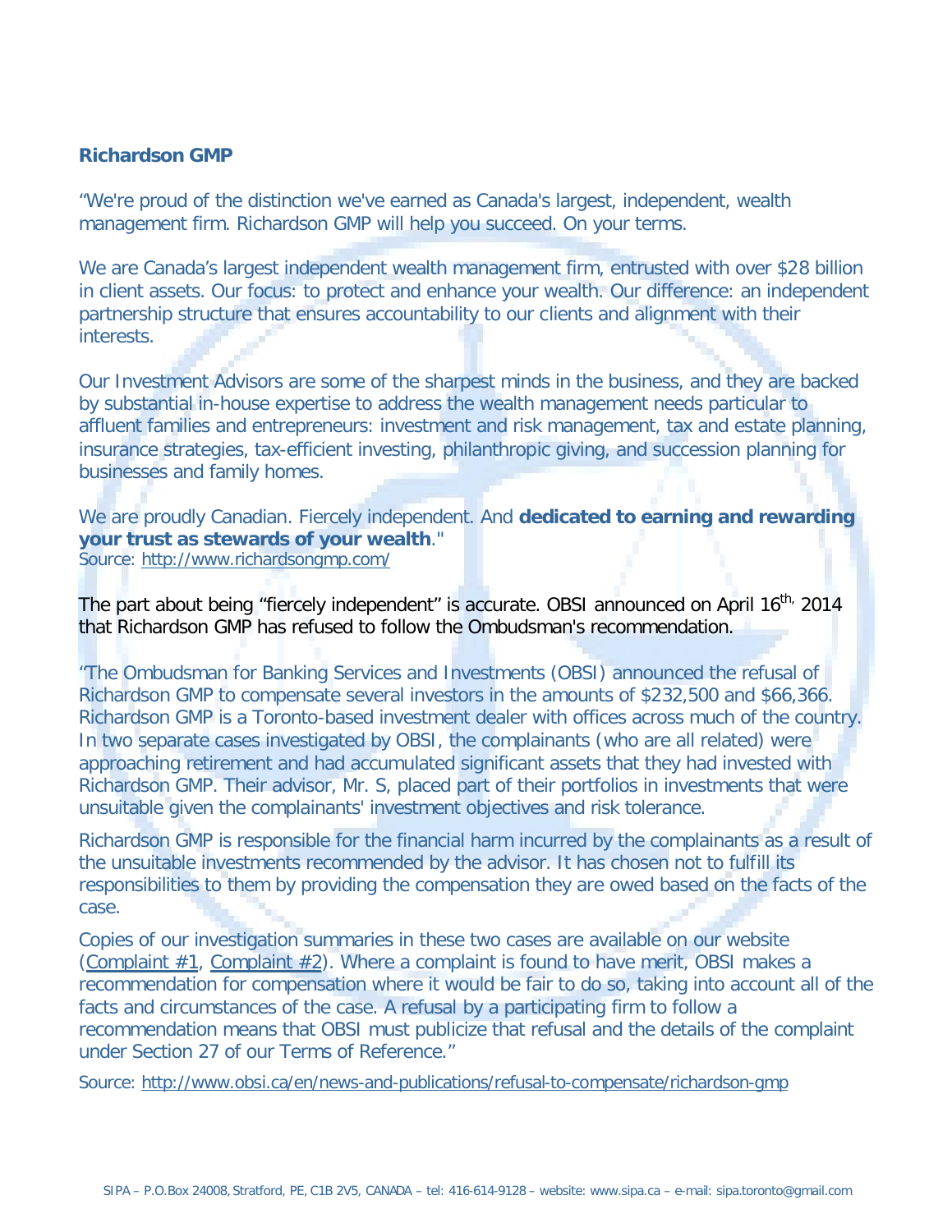#### **Scotia Bank**

"Right for you if: You want trusted advice and personalized solutions. Right for you if: you want advice and service designed to exceed your expectations. All your needs are assessed: Income and asset protection strategies, Tax planning ,Will and estate planning, Small business and personal lending, Cash flow management, Retirement advice, Portfolio advice and execution. Your team of experts might include: Your advisor and their Investment Team, Investment Specialists from our Global Portfolio Advisory Group, Equity, Fixed Income and Mutual Fund Research Analysts, Portfolio Managers, Financial and Estate Planning Consultants, Insurance Consultants, Borrowing and Banking Specialists. In addition, we involve experts such as your lawyer and accountant. The development and implementation of your complete financial strategy is guided by our process. Regular review and refinement by your Scotia McLeod advisor ensures its ongoing success. **We help our clients achieve peace of mind by providing**  trusted advice and personalized solutions to meet their financial goals." Source: http://www.scotiabank.com/ca/en/0,,842,00.html

#### However, their advertisement to hire 60 new Investment Specialists does not provide that same peace of mind.

"As an Investment Specialist, you will focus on developing new wealth management business relationships as well as cross selling and up-selling to existing clients in the assigned market area. You will be responsible for ensuring investment portfolio growth, revenue generation and meeting defined goals, through an exclusive focus on establishing business development opportunities with prospects and clients. You will also be responsible for driving investment sales and netting new client acquisition through a financial planning framework while developing relationships within the community."

Source: http://jobs.scotiabank.com/ca/mississauga/investment-specialist/jobid6864125-investmentspecialist-(mississauga)-jobs

There is misleading information here when the bank advertising promotions tell customer/clients that they place the customer/client interests to the fore and then at the same time tell prospective employees that their continued employment will be dependent upon their sales performance. This is an illustration of the conflict of interest existing in the Canadian marketplace. Is there any wonder that the individual "Investment Specialist" person will turn to self-interest?

Source: Arthur Labatt, President of Trimark, Sept. 1997, Investment Executive **"We [Trimark] believe mutual funds are sold, not purchased."** 

## Misleading Titles

The problem for investors isn't just misleading advertising but also misleading titles.

Apparently this "Investment Specialist" title is another title to add to the list of confusing titles commonly used by the industry. "Financial Advisor", "Investment Advisor", "Financial Planner" and "Wealth Manager" are legally Sales Persons. The "Investment Specialist" title carries a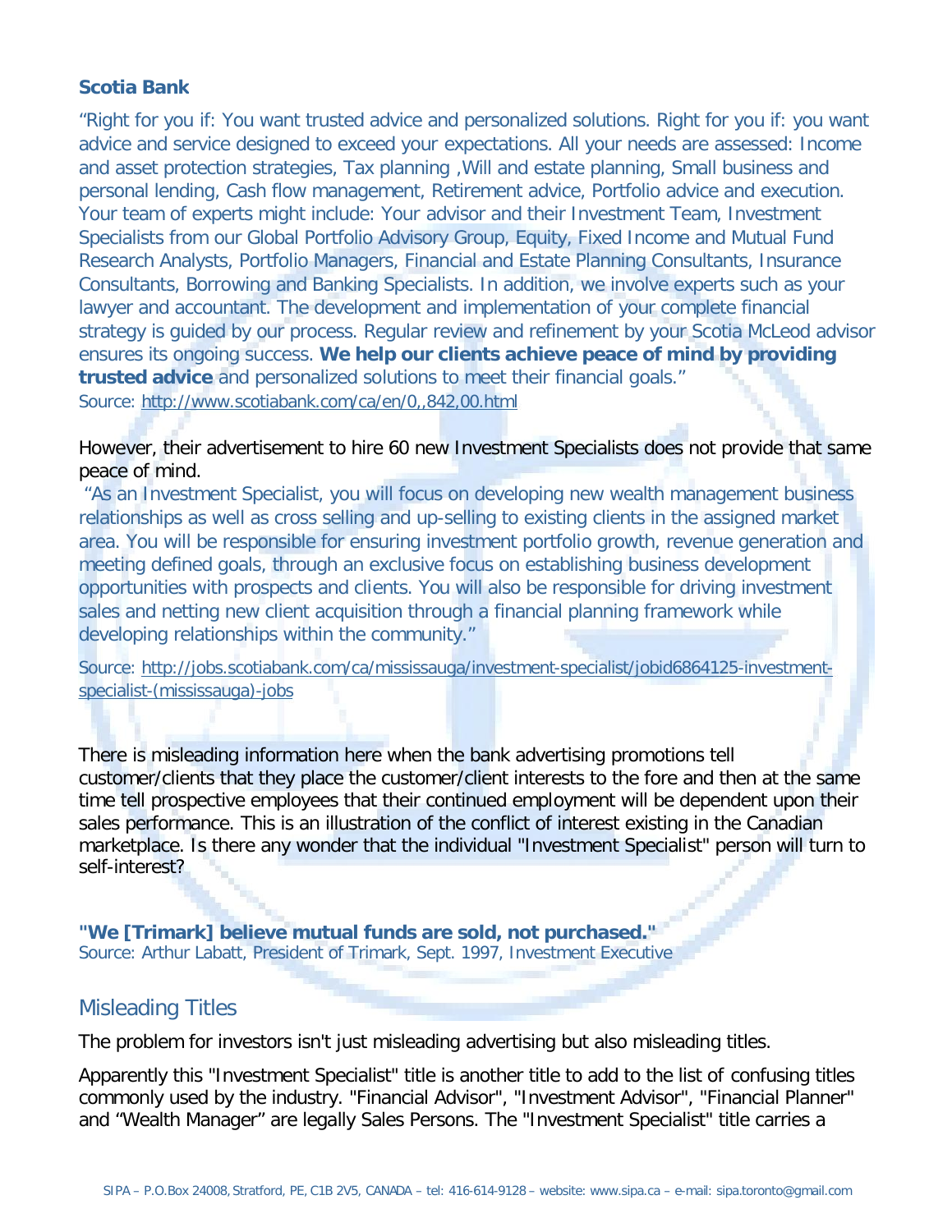connotation that they can be trusted to deliver investment knowledge to those who are going to be putting up the money - ie. the uninformed but trusting investor.

A survey of business titles by the Investment Industry Regulatory Organization of Canada (IIROC) found that there is a wide array of business titles in use by licensed representatives both across firms and, in some cases, within the same firm. Some of the more commonly used business titles that were reported through the survey include: Advisor, Financial Advisor, Financial Assistant, Investment Advisor, Senior Investment Advisor, Financial Consultant, Personal Finance Consultant, Financial Planner, Certified Financial Planner, Wealth Advisor, Investment Associate, Private Client Principal, Private Client Associate, Retirement Specialist, Consultant to Seniors, Vice President, Senior Vice President, and Managing Director.

IIROC concluded that many of these business titles do not, on their own, provide a meaningful description of the type of services and/or investment products that a licensed representative can offer to a client. Some of these business titles imply that the individual carries out an executive function within a firm, for example, Senior Vice President, where the individual is not, in fact, a corporate officer of the firm. IIROC also found that there is a wide array of financial designations that licensed representatives possess and may put forward, in addition to their business titles, in their dealings with clients. While some financial designations, including professional designations like the Chartered Accountant designation, require a specified number of years of work or hours of classroom study, passing an examination, and continuing education, the requirements for others are much less rigorous. In fact, some financial designations may be obtained after a weekend seminar or through online self-study, with a selfadministered examination. These titles facilitate sales person gaining investors' trust and enabling the sales persons to sell products and implement strategies that are not in the investors' best interests.

Source: http://www.iiroc.ca/Documents/2014/3254a1ea-88c7-4ebb-b00c-4167f2708b67\_en.pdf dated March 24, 2014

## So what is the difference between an "adviser" and an "advisor"?

The Funk & Wagnalls Standard Desk Dictionary defines:

"Adviser – n. 1. one who advises … also advisor"

Most Canadians as well as financial journalists and professors of finance believe the two are simply spelling variations of the same word. The media attributes it to style so the printed media tend to use Adviser. On the other hand the industry is careful to use the spelling Advisor in all their advertising as well as on Client statements.

Apparently even the dictionary is wrong when dealing with the financial industry! This is not a mere spelling variation there is a huge difference in that it changes the scope and nature of the job and the legal obligation to clients. Securities regulations indicate an adviser is a designated person to give advice and has fiduciary obligations that results but they consider advisor as an unregulated business title given to a sales person:

"Financial Advisor, as you noted, is a common title which many persons use, whether they are registered under securities legislation or not. The use of this title is not generally prohibited, and **may be used by anyone**, including persons who are only licensed to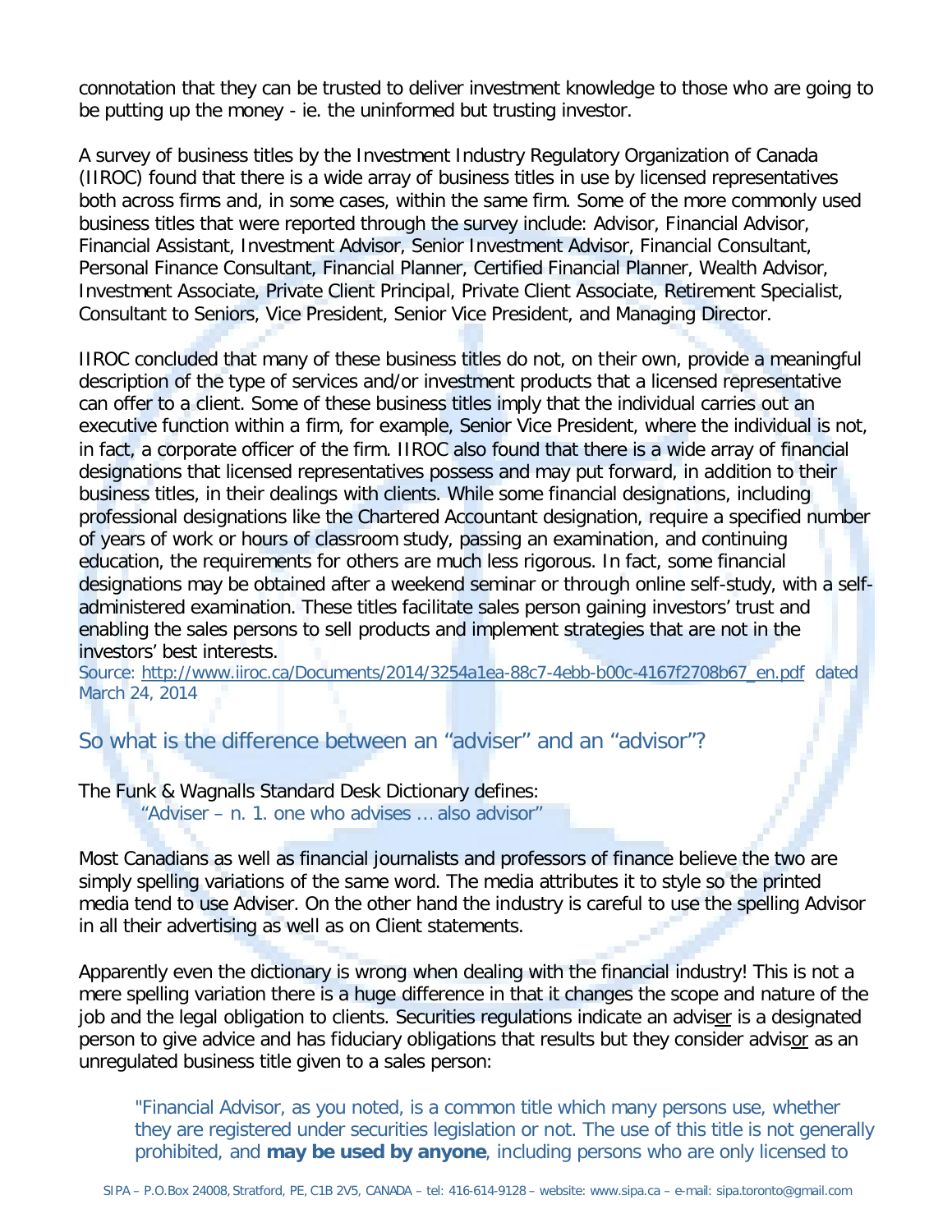deal in insurance products, mortgage brokers, deposit agents, or employees of financial institutions."

Chris Besko Legal Counsel for the CSA Secretariat Source: http://www.investoradvocates.ca/viewtopic.php?f=1&t=193&p=3829#p3829

The new reality is that many Canadians can no longer depend on defined benefit pensions from their employers and must look after their own retirement security. With long established companies moving or declaring bankruptcy many Canadians are now wondering whether their pensions will in fact survive. Others realize the generous pensions they counted on for retirement may end up being substantially reduced. How could this happen? After all Canada is a democracy and we have social systems that may be the envy of the world. They are certainly sufficient to attract substantial immigration. Didn't former Prime Minister Pierre Trudeau call it a "Just Society"? Wouldn't that mean that if people worked hard, saved their money and invested wisely they could retire and live happily ever after?

Now that there is a shift from defined benefit pension plans to defined contribution pension plans, Canadians will no longer have the benefit of a pension plan managed by qualified and competent investment managers.

There can be no doubt that Canadians with a defined contribution plan will need to seek an adviser as few Canadians have sufficient investment knowledge to manage the investment of their savings and do not know that a person titled "Financial Advisor" is merely a commission motivated sales person who is not required to look after their best interests.

On February 23rd, 2015 the following remarks were made by President Obama at the American Association of Retired Persons (AARP):

"At the same time, we've got to make sure that Americans who are doing the responsible thing by preparing for retirement are getting a fair share of the returns on those savings. That's what I want to focus on today. If you are working hard, if you're putting away money, if you're sacrificing that new car or that vacation so that you can build a nest egg for later, you should have the peace of mind of knowing that the advice you're getting for investing those dollars is sound, that your investments are protected, that you're not being taken advantage of.

And the challenge we've got is right now, there are no uniform rules of the road that require retirement advisors to act in the best interests of their clients -- and that's hurting millions of working and middle-class families. There are a lot of very fine financial advisors out there, but there are also financial advisors who receive backdoor payments or hidden fees for steering people into bad retirement investments that have high fees and low returns. So what happens is these payments, these inducements incentivize the broker to make recommendations that generate the best returns for them, but not necessarily the best returns for you.

So think about what that means. You've done the right thing. You've worked hard. You've saved what you could. You're responsibly trying to prepare for retirement, but because of bad advice, because of skewed incentives, because of lack of protection, you could end up in a situation where you lose some of your hard-earned money simply because your advisor isn't required to put your interests first. And the truth is most people don't even realize that's happening.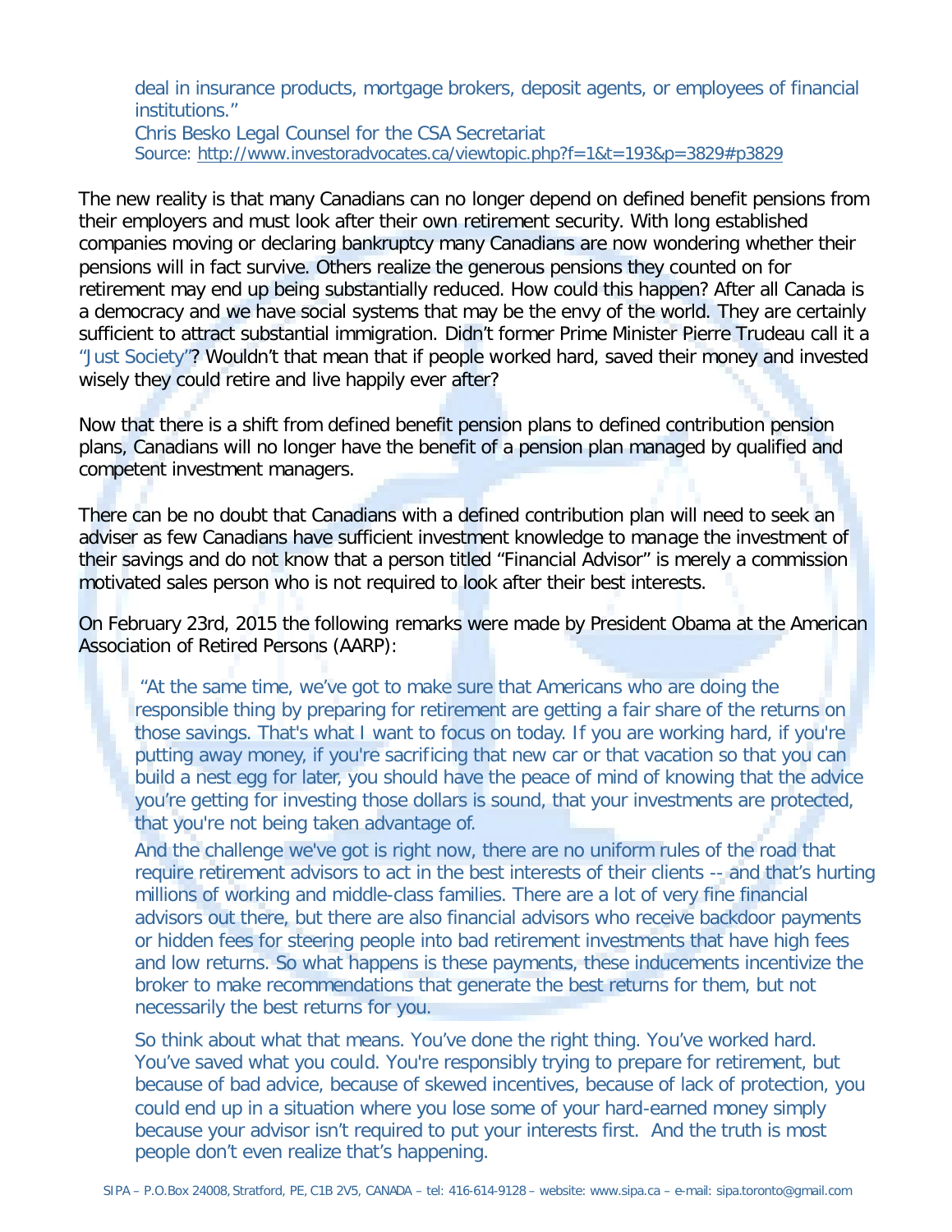So, today, I'm calling on the Department of Labor to update the rules and requirements that retirement advisors put the best interests of their clients above their own financial interests. It's a very simple principle: You want to give financial advice; you've got to put your client's interests first. You can't have a conflict of interest."

#### Source: https://www.whitehouse.gov/the-press-office/2015/02/23/remarks-president-aarp

The same issues are at play here in Canada. Most Canadians already believe their advisor is a fiduciary and will act solely in their best interests at all times. Misleading industry advertising and misleading titles gives further credence to this belief. Common sense tells us, that those individuals who are handling other people's hard-earned savings and future financial well-being need to be held to a fiduciary obligation. We can't undo the past but let's learn from it as well as what we see happening daily to investors and change the future by acting decisively today.

Andrew Teasdale plainly points out the dilemma of just tightening the rules on a flawed structure. "Too many organizations misrepresent the abilities of their portfolio construction, planning and management to meet financial needs over time while managing risk and return. This is clear a breach of a fiduciary type duty in that the investor assumes a certain level of care and attention and is in fact receiving a lower level of care and attention. Additionally too many organizations fail to be honest about the risks and costs of individual investments. If material risks regarding an investment are not disclosed, this is also a breach of a fiduciary type duty where clients depend upon the honesty and integrity of their advisors as well as their expertise to manage their assets... The conflicts of interest within a transaction led industry, where transaction returns dominate remuneration and hence security selection and wealth management solutions, creates its own paradox. Is it possible to be able to satisfy fiduciary duty within a transaction led industry structure? No, it is not because the structures needed to satisfy a fiduciary type duty are too involved and unnecessary for a transaction objective."

#### Source:

http://www.moneymanagedproperly.com/newsletters/Suitability,%20Minimum%20Standards%20&%20 Fiduciary%20duty.pdf

Remember the Hans Christian Andersen fairy tale, "The Emperor's New Clothes". A vain Emperor hires two swindlers who promise him the finest, best suit of clothes from a fabric invisible to anyone who is unfit for his position or "hopelessly stupid". The Emperor's ministers cannot see the clothing themselves, but pretend that they can for fear of appearing unfit for their positions and the Emperor of course does the same. Finally the swindlers report that the suit is finished, they mime dressing him and the Emperor marches in a procession before all his subjects. The townsfolk play along with the pretence, not wanting to appear unfit for their positions or stupid. Then a child in the crowd, too young to understand the desirability of keeping up the pretence, blurts out "But he isn't wearing anything at all!"

The true test of a fiduciary standard occurs when things go wrong and clients complain. When clients suffer financial losses due to conflicted advice, the firms say that they never claimed to be fiduciaries. We see far too many cases where investment dealers blame clients, shirk responsibility, claim suitability was their only obligation, and place the obligation on the client to approve every action. They walk away from everything they proclaim when attracting new clients.

The marketing deception has proven very effective in seducing and misleading retail investors. Without a legislated fiduciary standard in place, investors must assume a Caveat Emptor stance